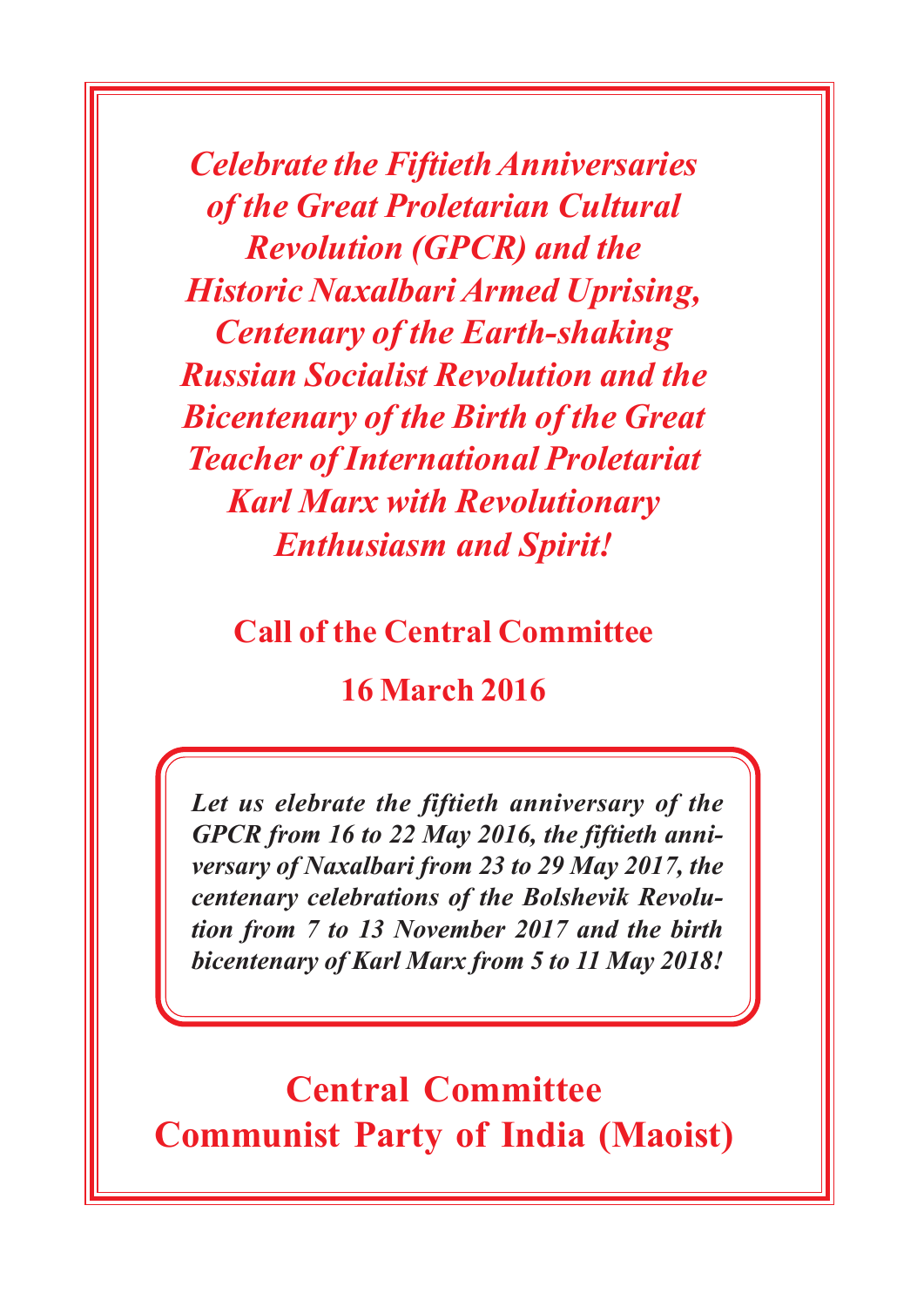## **COMMUNIST PARTY OF INDIA (MAOIST) CENTRAL COMMITTEE**

**Celebrate the Fiftieth Anniversaries of the Great Proletarian Cultural Revolution (GPCR) and the Historic Naxalbari Armed Uprising, Centenary of the Earth-shaking Russian Socialist Revolution and the Bicentenary of the Birth of the Great Teacher of International Proletariat Karl Marx with Revolutionary Enthusiasm and Spirit!**

*Call of the Central Committee*

16 March 2016

## **Dear comrades, friends of the Indian revolution, workers, peasants, toiling masses,**

We are going to celebrate four historically significant world proletarian anniversaries within a short span of time. The Great Proletarian Cultural Revolution (GPCR) – which is completing its fiftieth anniversary this year – was an unprecedented revolutionary mass upsurge in socialist China led by Mao and the Communist Party. It aimed at bringing each and every sphere of the cultural superstructure in conformity with the country's socialist economic base by arousing the vast working masses against bourgeois and other forms of reactionary culture. It involved a bitter class struggle against the entrenched capitalist-roaders, it was a continuation of the antirevisionist struggle of the Great Debate and marked a new stage in the development of the Chinese Revolution. It reinforced Mao's teaching that many cultural revolutions will be necessary on the path to communism by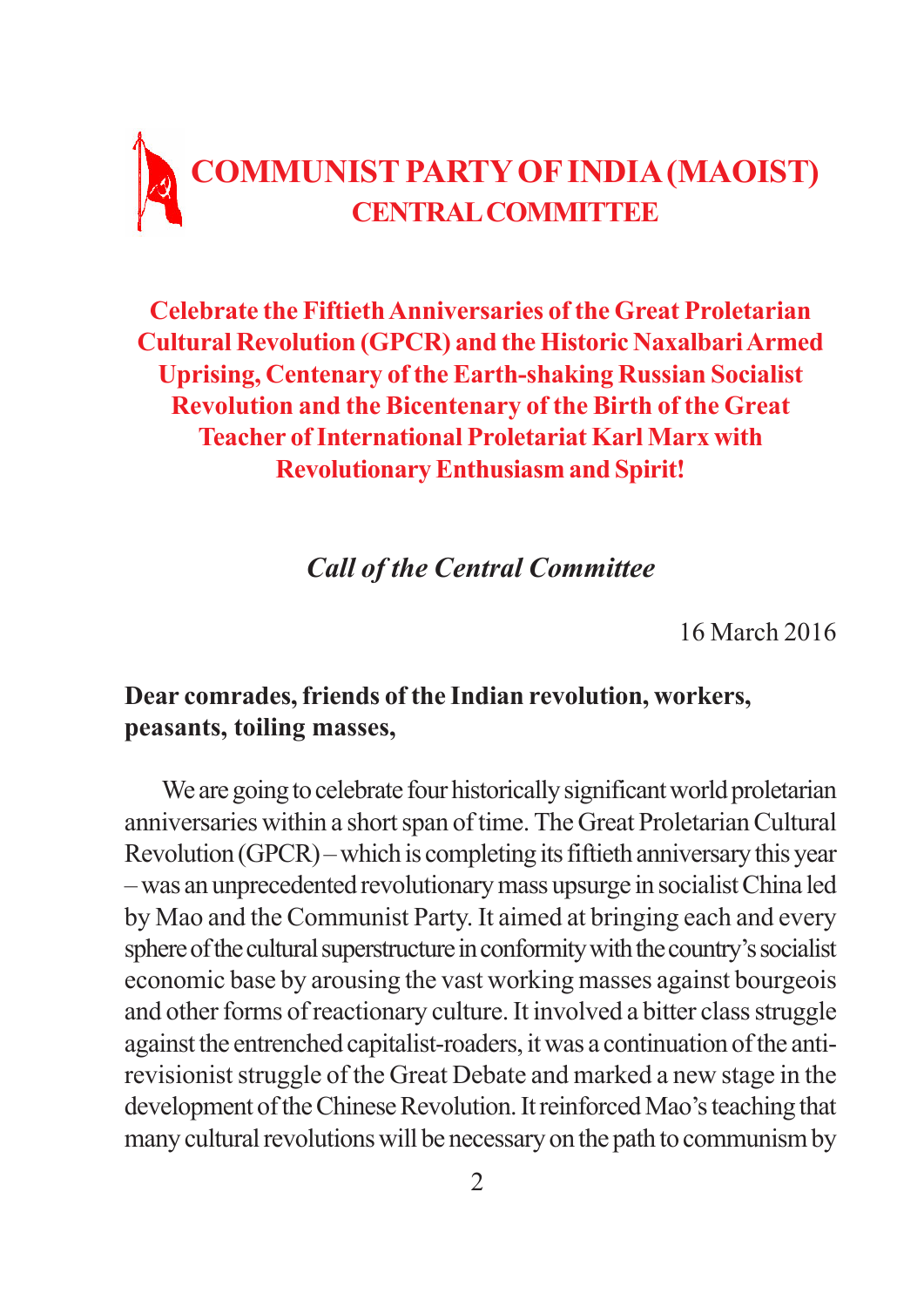building and consolidating socialism. Internationally, it provided the conditions and context for a decisive break with revisionism in the communist movements of many countries, formation of ML parties and a new wave of armed agrarian revolutionary wars. In India, the great Naxalbari peasant revolutionary armed uprising – which is going to complete its fiftieth anniversary – was influenced and inspired by the GPCR. Naxalbari was a path-breaking event under the leadership of comrade Charu Majumdar – one of the two great leaders, teachers and forefounders of CPI(Maoist) comrades CM and KC – which marked a new beginning in the history of the country's democratic revolution. The centenary of the victory of the great Russian Socialist Revolution is also approaching. It smashed the political power of the Russian capitalist and the feudal classes through armed insurrection and for the first time established a new state of the working class and the toiling masses under the leadership of comrades Lenin and Stalin. It undertook the task of building socialism and laid the foundations of a socialist system, thus paving way for the transition to communism. Bolshevik Revolution was guided by the correct proletarian ideology of Marxism and a correct proletarian revolutionary party. It adopted correct strategy and tactics and carried out relentless struggle against right and 'left' opportunism within the party and the country. In the course of socialist construction and struggle against domestic and international opportunism, Marxism developed into a new and higher stage – Leninism or Marxism-Leninism. The bicentenary of the birth of Karl Marx, the founder of the proletarian ideology, politics and scientific socialism and a great revolutionary philosopher who formulated an entirely new and thoroughly scientific theory and method, is also coming near. Marx showed a new path for humanity that flourished in the process of bitter class struggle and in struggle against bourgeois and petty-bourgeois ideology, economics, politics and culture as well as in struggle against right and 'left' opportunism within the working-class movement. It marked the dawn of a new epoch for humanity that was chained to class exploitation and oppression for thousands of years. This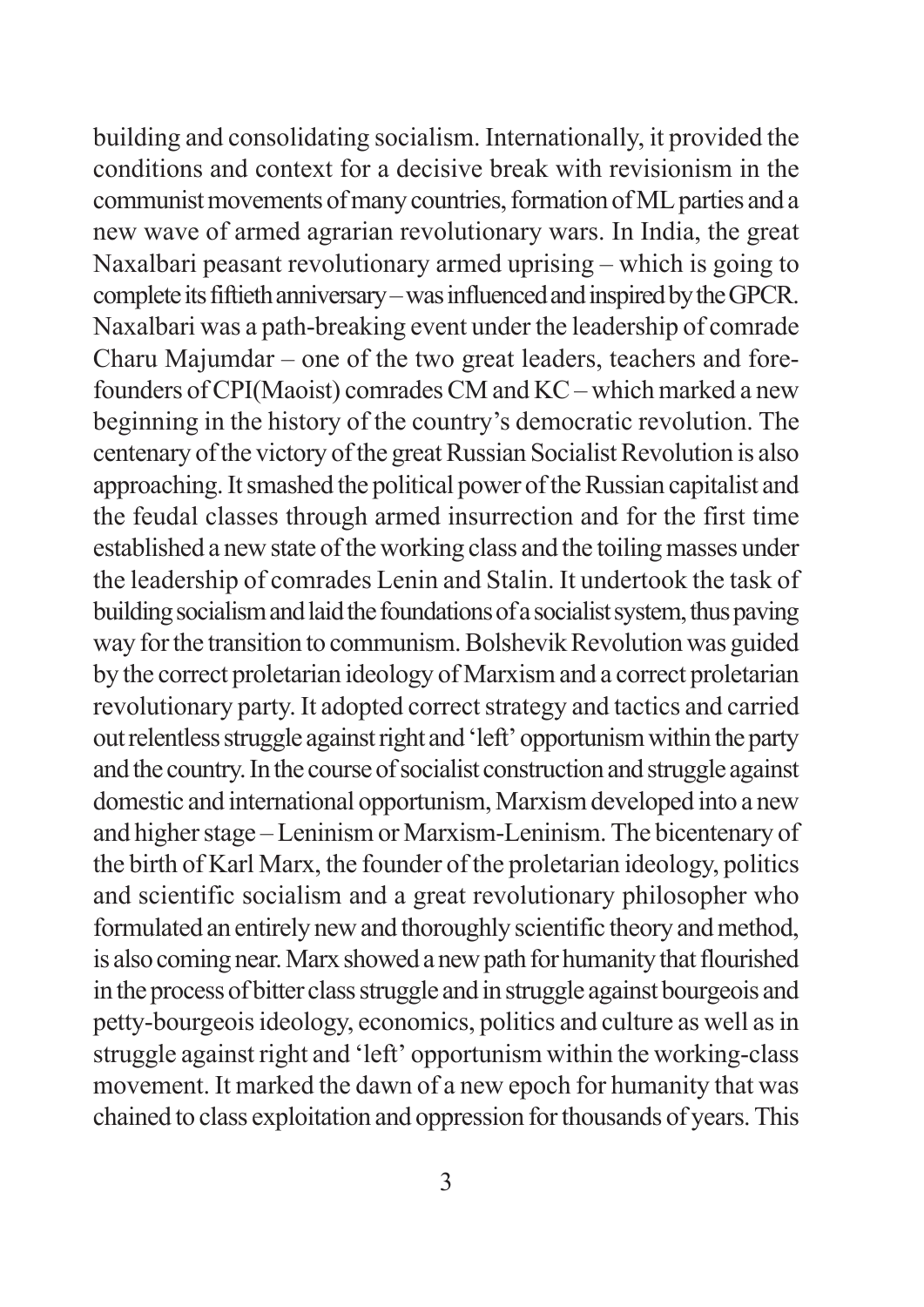made the transition to a classless society – and hence to the realm of freedom – a real possibility.

These anniversaries are important occasions to reaffirm the irrefutable truth that the only alternative to wage-slavery, exploitation, oppression, domination, destitution, discrimination, disparity, devastation, crises and wars engendered by capitalism in the present world is socialism and communism. These are occasions to declare once again that in the fight against capital, its grave-diggers will bury the old decadent social relations and build new social ones in their place in the course of building socialism to progress to a classless society, thus bringing the prehistory of humanity to an end so that the real history of humanity can begin. Those who claim the permanence of capitalism and the out-datedness of communism wantonly forget that humanity has spent most of its past in a classless society, has emerged from a classless society and is destined to once again enter a classless society by passing through successive higher stages under the leadership of the proletariat – the newest, the last and the most revolutionary class in history. Those who point to the reversal of the Soviet and Chinese socialist societies willfully forget that the bourgeoisie too had to face innumerable defeats over several centuries before it could emerge victorious in its struggle for power against the feudal class. Ever since the Paris Commune, every defeat has brought new lessons to the proletariat. Learning from mistakes and drawing lessons from defeats, the proletariat and its party will relentlessly, doggedly and steadfastly pursue its struggle against the bourgeoisie as the vanguard of all oppressed social classes and social sections to build socialism in one country and then in several countries to finally establish socialism on a world-scale by defeating capitalism, imperialism and all reaction. Then, after all the necessary conditions have matured, the society will finally be able to inscribe on its banner – "from each according to his/her ability, to each according to his/ her want". So let us once again assert in the course of celebrating these anniversaries that there is no alternative to Marxism/MLM! There is no alternative to proletarian party/leadership! There is no alternative to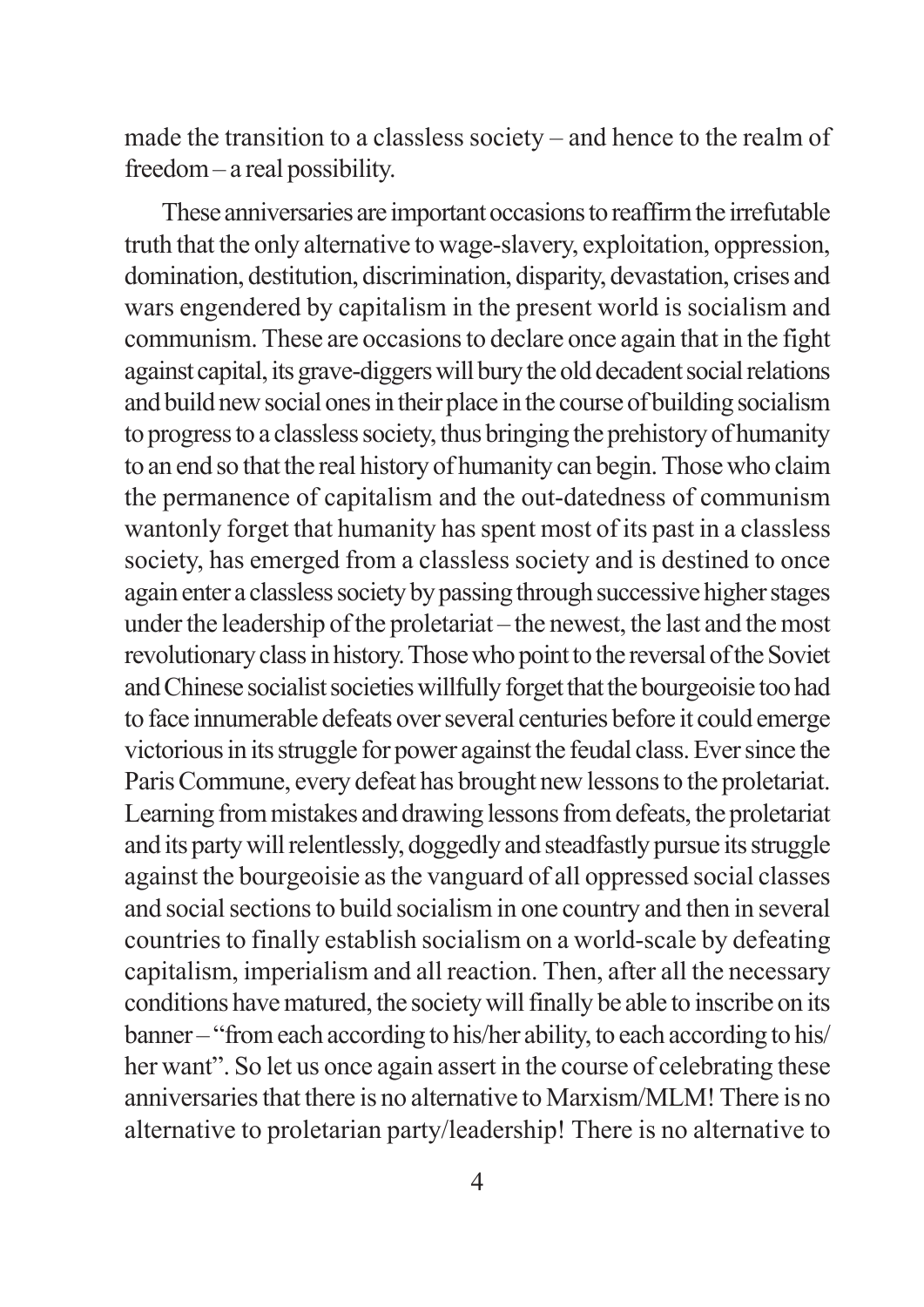revolution and there is no alternative to socialism and communism!

Three of these anniversaries – the fiftieth anniversary of the GPCR, the centenary of the Bolshevik Revolution and the bicentenary of the birth of Karl Marx – are going to be celebrated by the proletariat in all the countries of the world. Our Party, CPI(Maoist), is a committed detachment of the international proletariat. It is guided by the scientific ideology of Marxism-Leninism-Maoism (MLM) and creatively applies this ideology in concrete revolutionary practice. It staunchly and relentlessly fights against revisionism of all hues, be it right-opportunism or 'left' sectarianism. It is engaged in a widespread protracted war to successfully complete the New Democratic Revolution (NDR) in India as an inseparable part of the world socialist revolution. CPI(Maoist) joins the international proletariat in celebrating these important anniversaries. It is our bounden duty to celebrate these three great world proletarian revolutionary events along with all genuine Maoist parties and organizations and individuals of the world as a way of upholding, defending, following and applying MLM for advancing the NDR in our country. To celebrate these events is to grasp the revolutionary essence of Marxism, to emulate the spirit of the victorious proletarian revolutions of the past, to learn from the positive and negative experiences of the international proletariat, to draw lessons from our defeats and mistakes and to rely on our strength for boldly advancing towards completing the NDR in our country in new social and revolutionary conditions by fighting imperialism and all reaction.

Therefore, these historic occasions should be celebrated by our Party to the best of our strength and ability in all places where we have our presence. All the party units should make preparations, put maximum efforts and issue calls to the vast masses to actively and energetically participate in these celebrations. **We call upon them to celebrate the fiftieth anniversary of the GPCR from 16 to 22 May 2016, the fiftieth anniversary of Naxalbari from 23 to 29 May 2017, the centenary celebrations of the Bolshevik Revolution from 7 to 13 November 2017 and the birth bicentenary of Karl Marx from 5 to**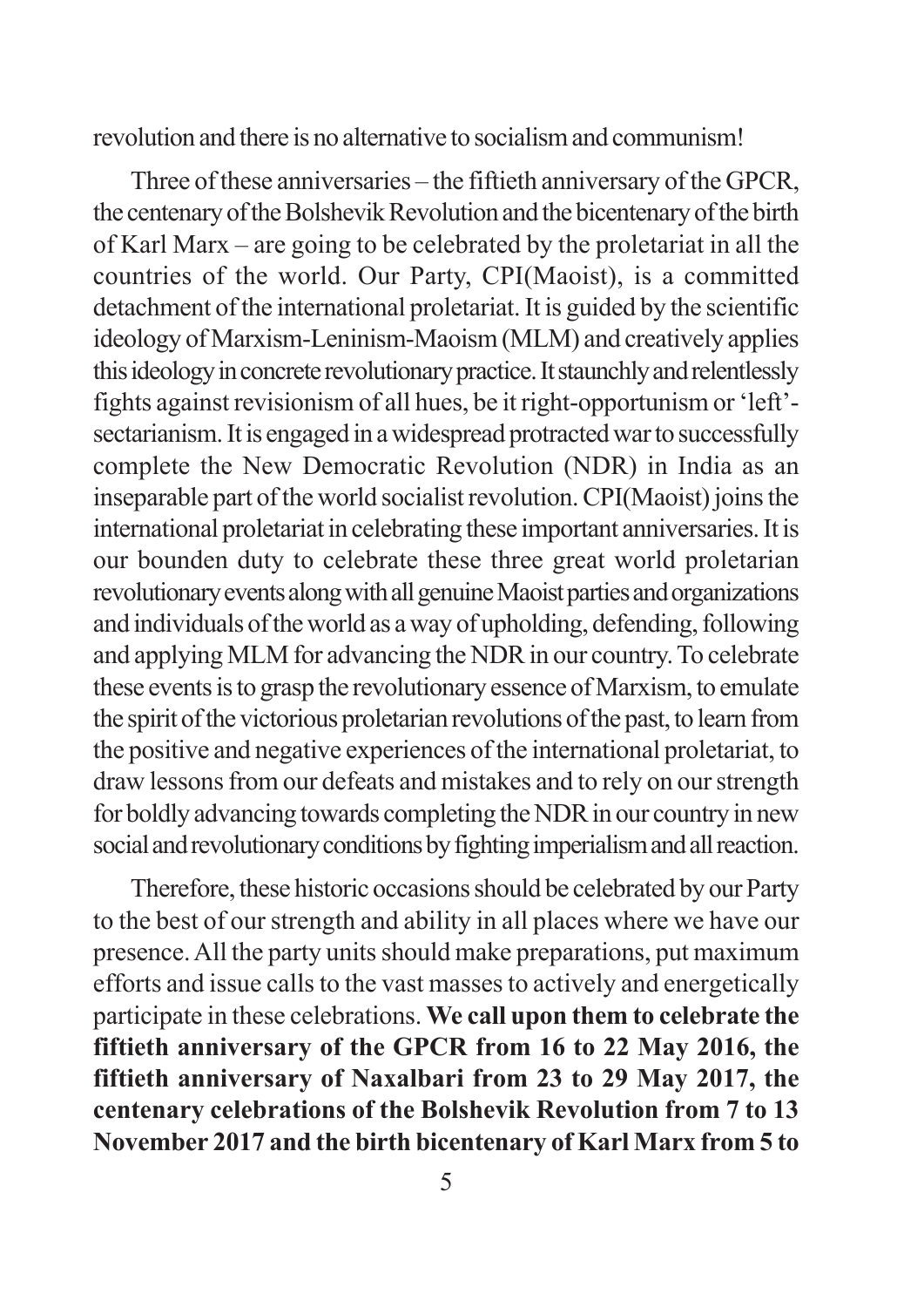**11 May 2018**. If for any reason it is not feasible to conduct these events on the above-mentioned dates, they can be organised in any other time of the years of these anniversaries (The CC regrets the delay in issuing the call for the fiftieth anniversary of the GPCR due to unavoidable circumstances. It should therefore be celebrated at any time for a week between May 2016 and May 2017 with the aim of taking the great significance of GPCR to the masses). These occasions should be celebrated in the form of campaigns and as Anniversary Weeks.

## **Comrades,**

The world capitalist system is giving rise to acute economic and political crises, destruction of productive forces, intensified exploitation and oppression and predatory wars across the globe. A great majority of the countries, nations and people are subjected to the growing stranglehold of imperialism, resulting in massive resentment as well as resistance among the people. The coming social upheavals are making all reactionaries of the world and their institutions shudder. Therefore they are adopting various repressive and deceptive tactics including widespread counterrevolutionary propaganda against MLM and socialist revolutions, new democratic revolutions and national liberation movements as well as all kinds of people's democratic struggles to pacify and divert the boiling social discontent. In such a situation, our aim should be to confront the enemy on a wider plane encompassing ideological, political, military and all other spheres. The four upcoming revolutionary anniversaries should be utilized for this task. We should use these occasions to ideologically and politically educate the country's workers, peasants, students, youths, intellectuals, the oppressed social sections including women, Dalits, Adivasis and oppressed nationalities and religious minorities and all other sections of the toiling masses. We should call upon them to rise to the occasion, unite and get organized strongly enough to resist the ruling-class onslaught by all possible means. We should appeal to the masses to participate in the new democratic revolution and join the people's war in large numbers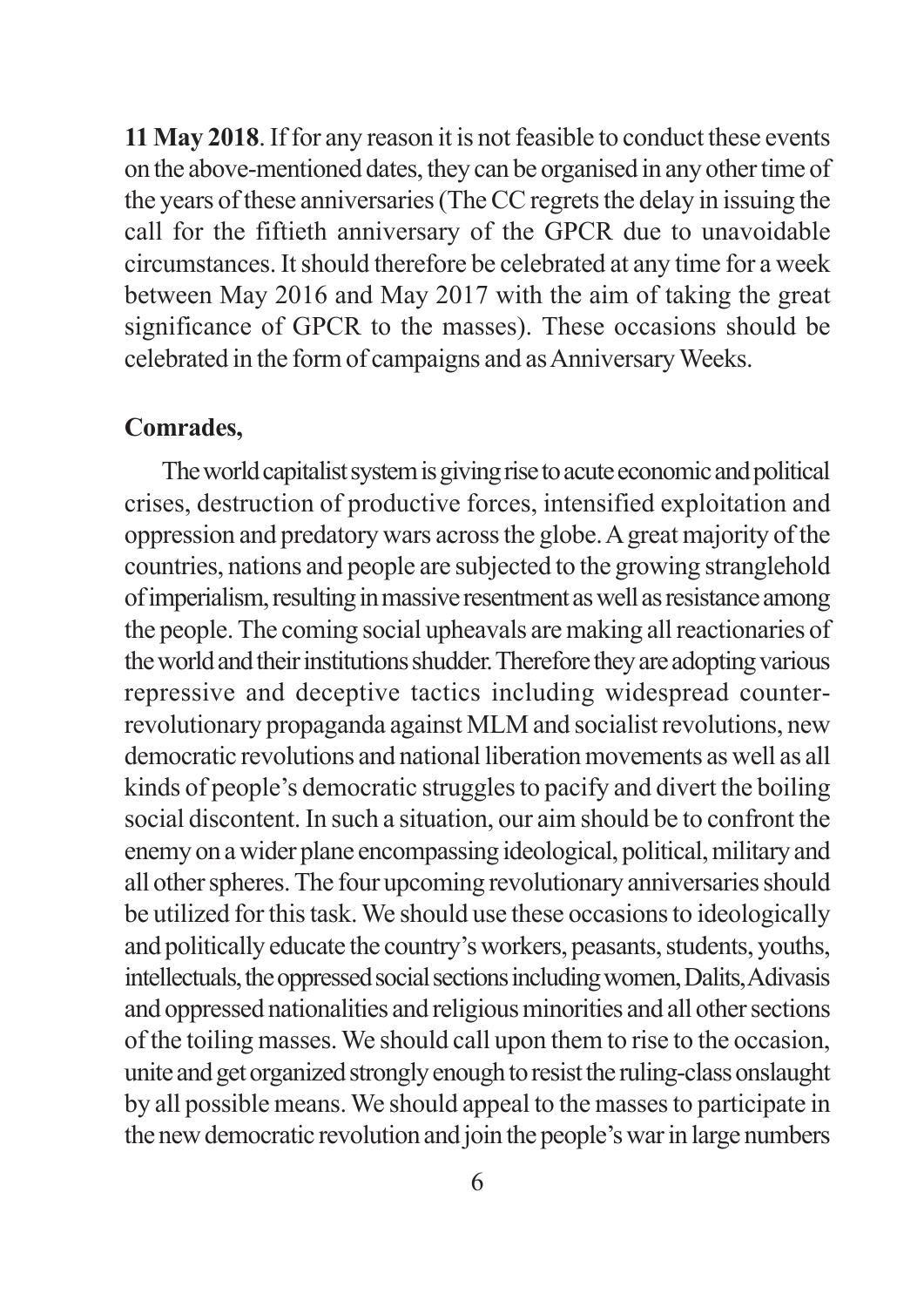and more militantly. The message that the new democratic revolution is the only way for the liberation of the vast toiling masses should be widely propagated among them. This is all the more crucial in the present times when Brahmanical Hindu fascism in serving the interests of the Indian ruling classes and imperialism is more viciously and widely attacking communism and all progressive and democratic ideologies, movements, cultures, values, aspirations and practices openly and in the parliamentary guise as a part of its general offensive against the people.

We will have to plan two types of programmes to celebrate these anniversaries. The first type is the programmes in rural areas organised by our Party, PLGA, Revolutionary People's Committees (RPCs) and the revolutionary mass organisations (MOs). The second type is the open and legal programmes mainly in the cities to be organised by open organisations either independently or with other revolutionary-democratic forces and individuals. Our MO leadership should take maximum initiative for organizing these events. They should take the responsibility of chalking out the plan of these programmes with other friendly forces.

While the fiftieth anniversary of Naxalbari uprising has international significance, it is basically related to the ongoing protracted people's war of our country. Pro-Maoist and radical democratic parties, organisations and individuals at all-India and state levels may be willing to come together with us for celebrating this anniversary if we make necessary efforts, take initiative and show necessary flexibility. While it is important to try to celebrate the occasion jointly with other forces, we should not allow the dilution of the ideological-political essence and significance of Naxalbari. So it is better to unite with only those who broadly uphold Naxalbari without diluting its essence. They should generally be supportive of the ongoing revolutionary and democratic movements. Keeping the above in mind, maximum participation should be ensured. Our Central Committee appeals to the genuine proletarian parties, organisations and individuals of different countries as well as the friends, well-wishers and supporters of the Indian revolution to organise programmes celebrating the fiftieth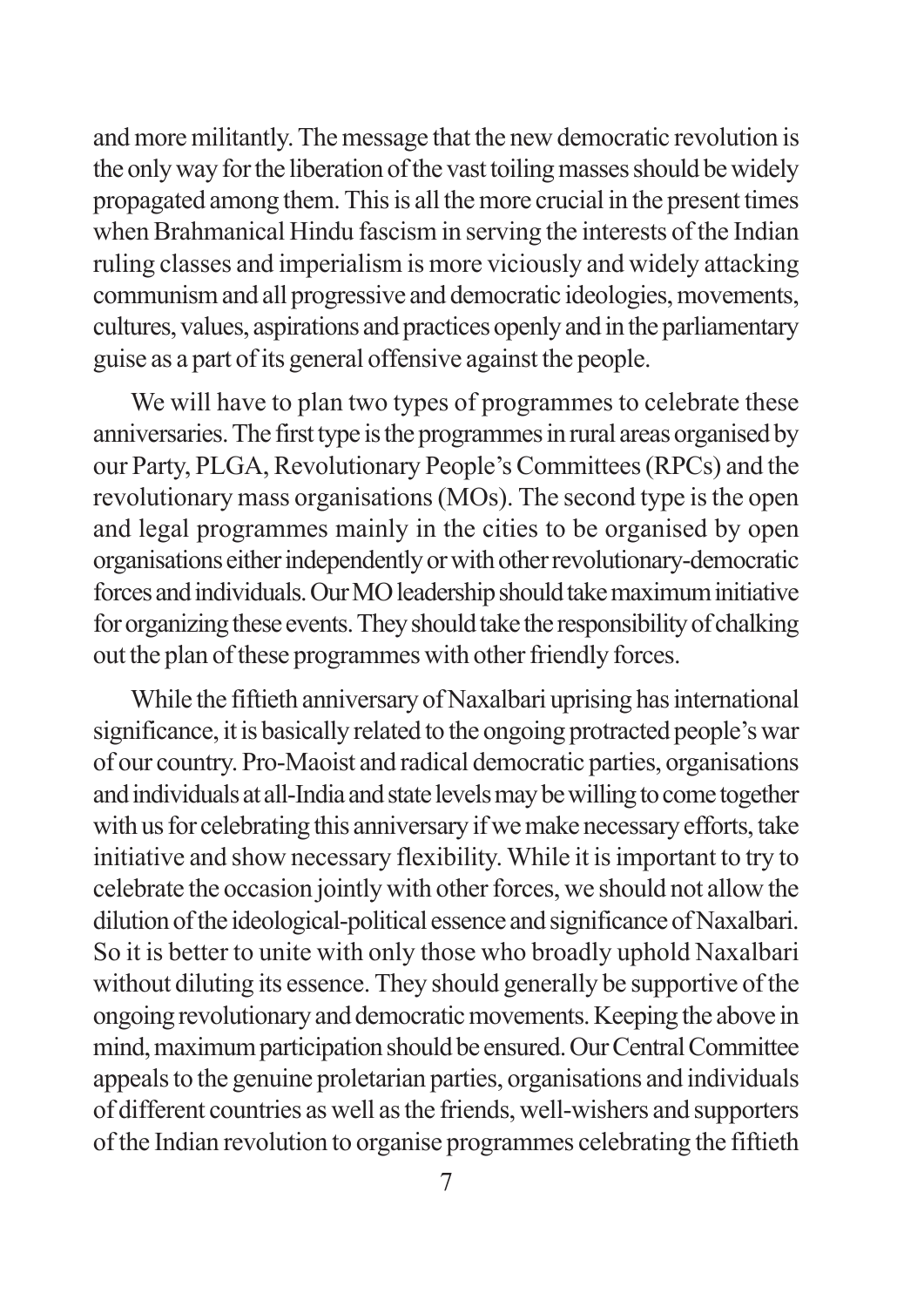anniversary of Naxalbari in the context of the ongoing protracted people's war in India.

Genuine Marxists as well as revisionists will uphold and celebrate the fiftieth anniversary of the GPCR, the centenary of the Bolshevik Revolution and Marx's birth bicentenary. So there is a possibility of organizing these celebrations on an even wider basis by involving many more forces than the Naxalbari anniversary. But we should unite with only those Marxist and democratic forces which uphold the core teaching of Marx – the absolute necessity of smashing the old state by applying force to build socialism under the dictatorship of the proletariat so as to proceed towards establishing a classless society, i.e., communism. This essential teaching of Marxism – which was first put in practice in its true spirit in Russia under the leadership of Lenin and Stalin – is ignored and rejected by the revisionists and neo-revisionists of the world and in this way fight against Marxism in the name of Marxism in the interest of capitalism-imperialism. These forces are in existence in all countries today and they try to prevent the working class from advancing on the revolutionary road. Opportunists like CPI and CPI(M) in our country too do not adhere to this fundamental teaching of Marx. So it is better to avoid uniting with them on the basis of the Party banner for these celebrations. We must not forget for a moment that it is impossible to advance in the fight against the enemy with clarity, courage and unity in the ranks of the Party and the people without a relentless and uncompromising struggle against opportunism of all hues. However, those intellectuals who uphold the essence of Marx's teachings, Bolshevik Revolution and the GPCR even while supporting such parties can be invited to our forums and programmes.

Since the fiftieth anniversary of the GPCR, the centenary of the Bolshevik Revolution and Marx's birth bicentenary will be celebrated internationally, efforts should be made to organize at least one international program in any of the Indian cities on a date agreeable to all participants. We can utilize the event to talk about all the four anniversaries. Likewise, Indian revolutionaries should participate in international programmes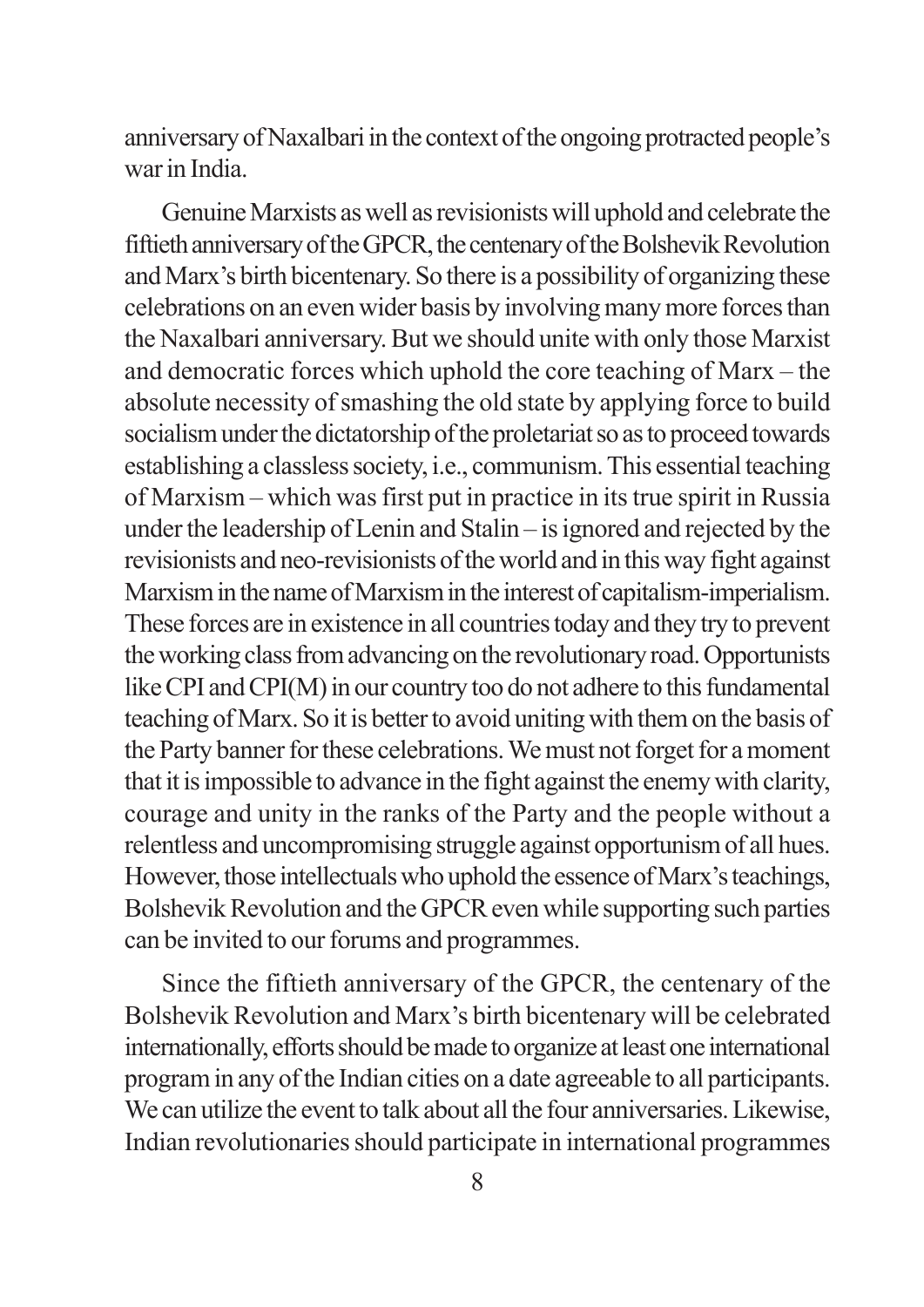organized by genuine revolutionary forces abroad to celebrate these events.

It is to be expected that the enemy will try to create all kinds of hurdles everywhere to prevent us from organizing these anniversaries, be it in the urban or the rural areas. We should be prepared for this and make realistic and practicable plans to conduct these programmes successfully in spite of such disruptionist efforts. We should organize public meetings, hall meetings and seminars in urban areas by depending on our mass base and by mobilizing the people. All programmes should aim at taking the ideology of MLM, its relevance in the present conditions and in the future and the Party's ideological-political line to the vast masses. MLM should be presented as the alternative to all bourgeois and petty-bourgeois ideologies such as economism, reformism, parliamentarism and postmodernism, etc. The necessity of the world proletarian revolution, the unprecedented world-historic achievements of the Russian and Chinese revolutions and the great advancements they made in the history of humanity in spite of later betrayals by the revisionists, renegades and capitalistroaders emerging from the Party leadership should be highlighted. The reasons behind the collapse of the Russian, Chinese and other socialist/ new democratic states along with measures to prevent similar reversals in the future should be discussed deeply and comprehensively. Our views on the scientific theory of the proletariat emerging from the struggle for production, class-struggle and scientific experiment, the need for applying proletarian leadership method and style of work as well as the application of class-line and mass-line should be placed before the broad masses of the people.

In addition, the Party, PLGA, organs of people's power/RPCs and revolutionary MOs should widely propagate the achievements of India's revolutionary movement among the masses. All party committees from top to bottom along with primary units and Party fractions in MOs/united front forums should conduct theoretical study and political classes on MLM, Bolshevik Revolution, GPCR and the NDR of our country during these occasions. New recruitment campaigns should be taken up by the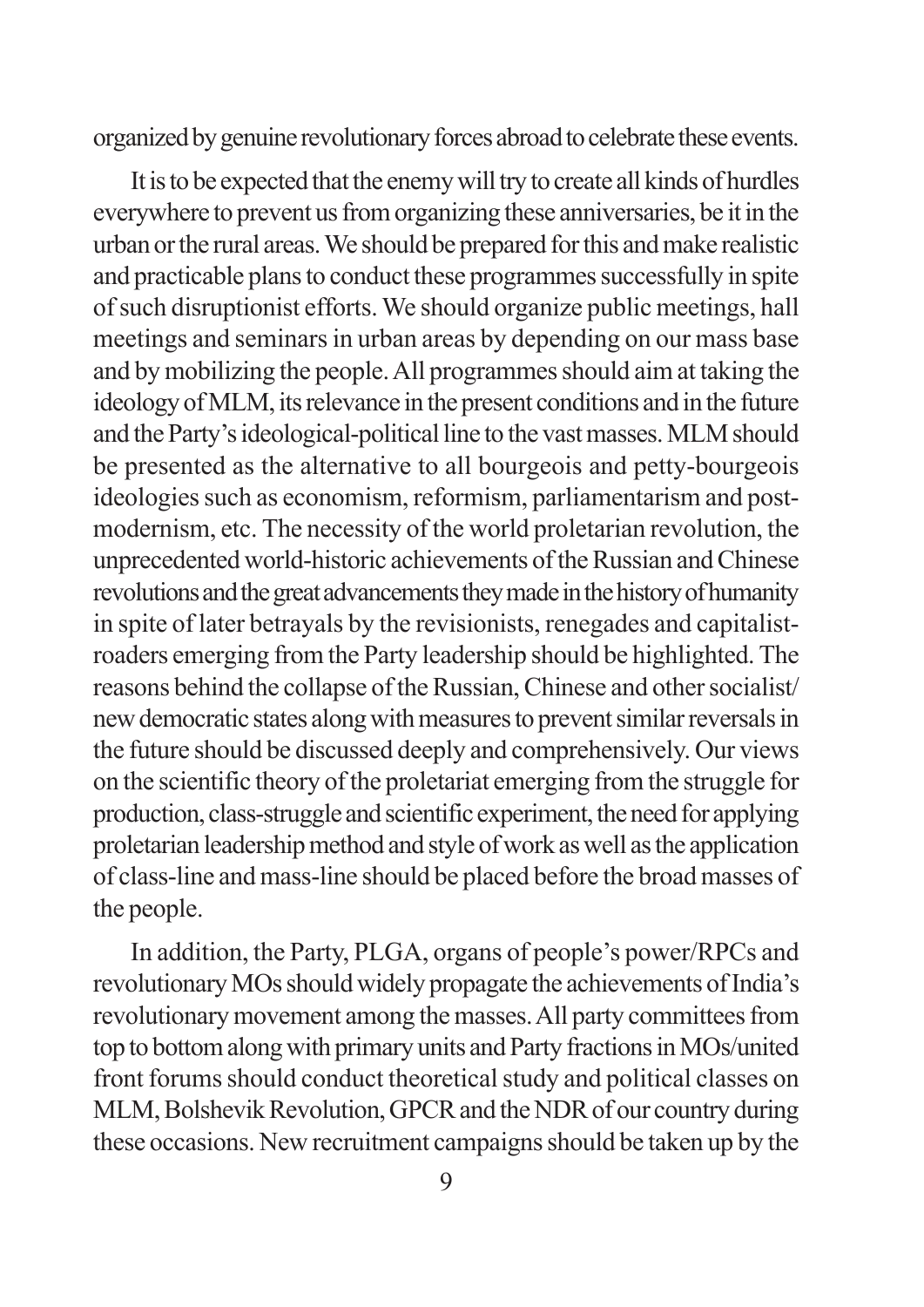Party, militia and MOs to replenish their strength with new forces. Torchlight/armed processions, rallies, pubic meetings and group meetings etc. should be conducted in the Guerrilla Zones by following all methods of defense and secret functioning considering the likelihood of enemy attacks to disrupt our programs. Similarly, rallies, hall meetings, public meetings, seminars, etc. should be organised by the mass organisations in the cities by mobilizing like-minded forces and the people. Our Party, PLGA, RPCs and revolutionary MOs should prepare propaganda material, give interviews to the media and publish theoretical-political books and special issues of magazines in concerned languages. Books on revolutionary theory and history should be published/republished. Propaganda material of different kinds and all other publications should in general have a simple and creative style of presentation easily understandable to the masses. Fractions in MOs should pay special attention and take initiative in this regard. Special attention should be paid to bring out books/booklets/collection of articles written in a lucid style for enhancing the understanding of MLM, Russian Revolution, GPCR and our Party history among the cadres and activists. Given the significance of the four anniversaries, attention should be paid to enhance the ideological-political level of the Party.

Revolution is a festival of the workers and the toiling masses and its victories are the fruits of their heroic sacrifices. The upcoming anniversaries too are the festive occasions of the masses. So their active participation and involvement should be ensured in all our propaganda, mobilization and programmes. We must strive to involve the people to the widest possible extent so that they embrace these events as their own and enthusiastically enhance their role in the country's ongoing revolutionary war.

## **Comrades,**

The international proletariat shoulders the historic responsibility of guiding the vast masses in thousands of battles against the enemy through a tortuous path to establish a classless society. Wielding the invincible